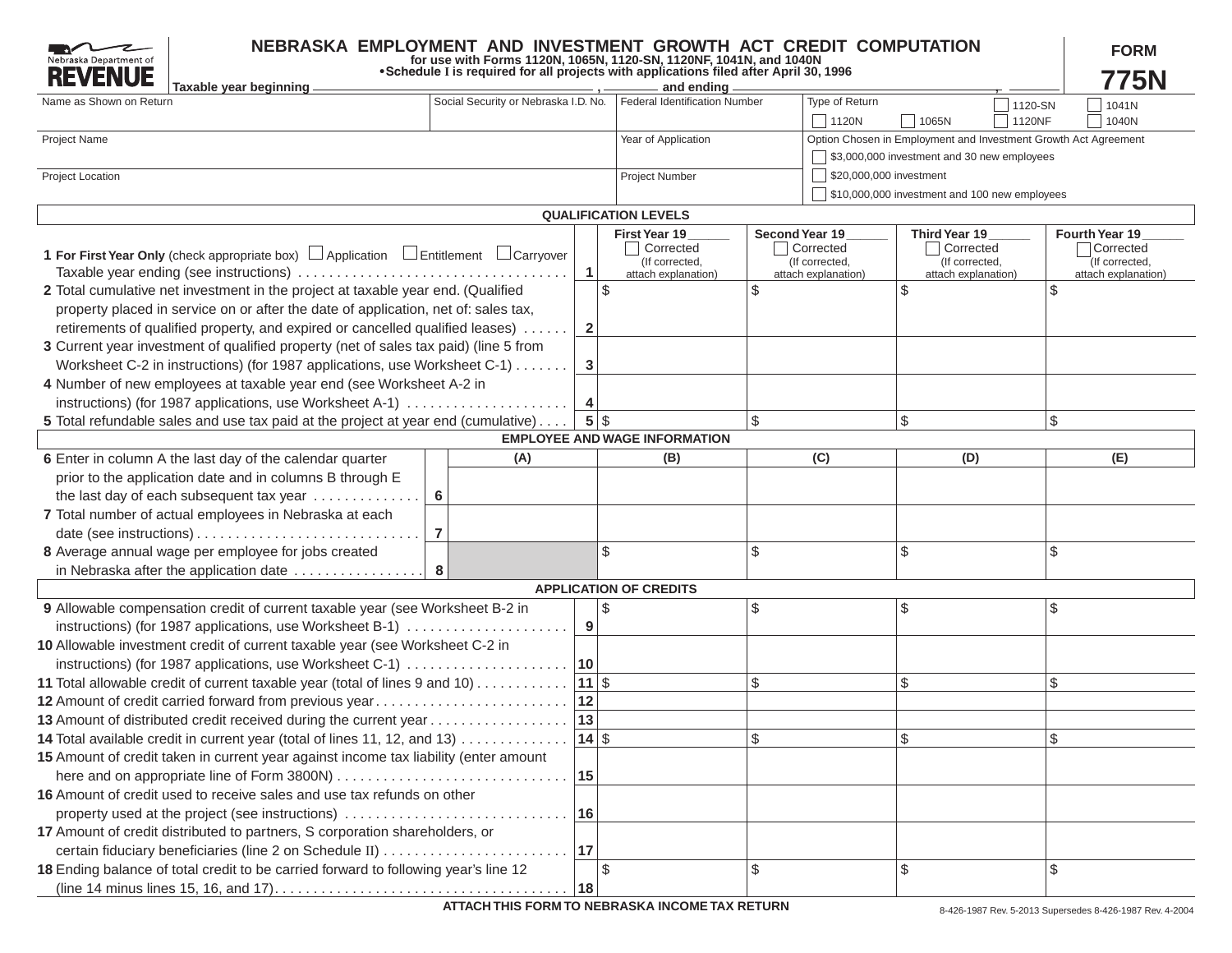# **NEBRASKA EMPLOYMENT AND INVESTMENT GROWTH ACT CREDIT COMPUTATION, Page 2**

 $\mathbf{I}$ 

|                                                                                             |                | ENTED THEN AND INVESTMENT   |                                      | O(10111111)                 |                                      |                             |
|---------------------------------------------------------------------------------------------|----------------|-----------------------------|--------------------------------------|-----------------------------|--------------------------------------|-----------------------------|
| Company Name                                                                                |                |                             | <b>Project Name</b>                  |                             | Social Security or Nebraska I.D. No. |                             |
|                                                                                             |                |                             | <b>QUALIFICATION LEVELS</b>          |                             |                                      |                             |
|                                                                                             |                | Fifth Year 19               | Sixth Year 19                        | Seventh Year 19             | Eighth Year 19                       | Ninth Year 19               |
|                                                                                             |                | Corrected<br>(If corrected, | Corrected<br>(If corrected,          | Corrected<br>(If corrected, | Corrected<br>(If corrected,          | Corrected<br>(If corrected, |
| 1 Taxable year ending (see instructions)                                                    | $\mathbf{1}$   | attach explanation)         | attach explanation)                  | attach explanation)         | attach explanation)                  | attach explanation)         |
| 2 Total cumulative net investment in the project at taxable                                 |                | \$                          | \$                                   | \$                          | \$                                   | $\mathcal{S}$               |
| year end. (Qualified property placed in service on or after                                 |                |                             |                                      |                             |                                      |                             |
| the date of application, net of: sales tax, retirements of                                  |                |                             |                                      |                             |                                      |                             |
| qualified property, and expired or cancelled qualified leases)                              | $\mathbf{2}$   |                             |                                      |                             |                                      |                             |
| 3 Current year investment of qualified property (net of sales                               |                |                             |                                      |                             |                                      |                             |
| tax paid) (line 5 from Worksheet C-2 in instructions) (for                                  |                |                             |                                      |                             |                                      |                             |
| 1987 applications, use Worksheet C-1)                                                       | 3              |                             |                                      |                             |                                      |                             |
| 4 Number of new employees at taxable year end (see                                          |                |                             |                                      |                             |                                      |                             |
| Worksheet A-2 in instructions) (for 1987 applications,                                      |                |                             |                                      |                             |                                      |                             |
|                                                                                             | 4              |                             |                                      |                             |                                      |                             |
| 5 Total refundable sales and use tax paid at the project                                    |                | \$                          | \$                                   | ß.                          | \$                                   | S                           |
|                                                                                             | 5              |                             |                                      |                             |                                      |                             |
|                                                                                             |                |                             | <b>EMPLOYEE AND WAGE INFORMATION</b> |                             |                                      |                             |
| 6 Enter in columns F through J the last day of each                                         |                | (F)                         | (G)                                  | (H)                         | (1)                                  | $(\mathsf{U})$              |
| tax vear $\ldots \ldots \ldots \ldots \ldots \ldots \ldots \ldots \ldots \ldots \ldots$     | 6              |                             |                                      |                             |                                      |                             |
| 7 Total number of actual employees in Nebraska at each                                      |                |                             |                                      |                             |                                      |                             |
|                                                                                             | $\overline{7}$ |                             |                                      |                             |                                      |                             |
| 8 Average annual wage per employee for jobs created                                         |                | \$                          | \$                                   | \$                          | \$                                   | \$                          |
| in Nebraska after the application date                                                      | 8              |                             |                                      |                             |                                      |                             |
|                                                                                             |                |                             | <b>APPLICATION OF CREDITS</b>        |                             |                                      |                             |
| 9 Allowable compensation credit of current taxable year                                     |                | $\sqrt{3}$                  |                                      | \$                          | \$                                   | \$                          |
| (see Worksheet B-2 in instructions) (for 1987 applications,                                 |                |                             |                                      |                             |                                      |                             |
| use Worksheet B-1)                                                                          | 9              |                             |                                      |                             |                                      |                             |
| 10 Allowable investment credit of current taxable year (see                                 |                |                             |                                      |                             |                                      |                             |
| Worksheet C-2 in instructions) (for 1987 applications, use                                  |                |                             |                                      |                             |                                      |                             |
|                                                                                             | 10             |                             |                                      |                             |                                      |                             |
| 11 Total allowable credit of current taxable year (total of                                 |                | \$                          | \$                                   | \$                          | \$                                   | \$                          |
|                                                                                             | 11             |                             |                                      |                             |                                      |                             |
| 12 Amount of credit carried forward from previous year                                      | 12             |                             |                                      |                             |                                      |                             |
|                                                                                             |                |                             |                                      |                             |                                      |                             |
| 13 Amount of distributed credit received during the                                         | 13             |                             |                                      |                             |                                      |                             |
|                                                                                             |                |                             |                                      |                             |                                      |                             |
| 14 Total available credit in current year (total of lines 11,                               |                | \$                          | \$                                   | \$                          | \$                                   | \$                          |
| 12, and 13). $\ldots \ldots \ldots \ldots \ldots \ldots \ldots \ldots \ldots \ldots \ldots$ | 14             |                             |                                      |                             |                                      |                             |
| 15 Amount of credit taken in current year against income                                    |                |                             |                                      |                             |                                      |                             |
| tax liability (enter amount here and on appropriate line                                    |                |                             |                                      |                             |                                      |                             |
|                                                                                             | 15             |                             |                                      |                             |                                      |                             |
| 16 Amount of credit used to receive sales and use tax                                       |                |                             |                                      |                             |                                      |                             |
| refunds on other property used at the project                                               |                |                             |                                      |                             |                                      |                             |
| $(see$ instructions $)$                                                                     | 16             |                             |                                      |                             |                                      |                             |
| 17 Amount of credit distributed to partners, S corporation                                  |                |                             |                                      |                             |                                      |                             |
| shareholders, or certain fiduciary beneficiaries                                            |                |                             |                                      |                             |                                      |                             |
|                                                                                             |                |                             |                                      |                             |                                      |                             |
| 18 Ending balance of total credit to be carried forward to                                  |                | $\sqrt{2}$                  | \$                                   | \$                          | \$                                   | \$                          |
| following year's line 12 (line 14 minus lines 15, 16, and 17) $ 18 \rangle$                 |                |                             |                                      |                             |                                      |                             |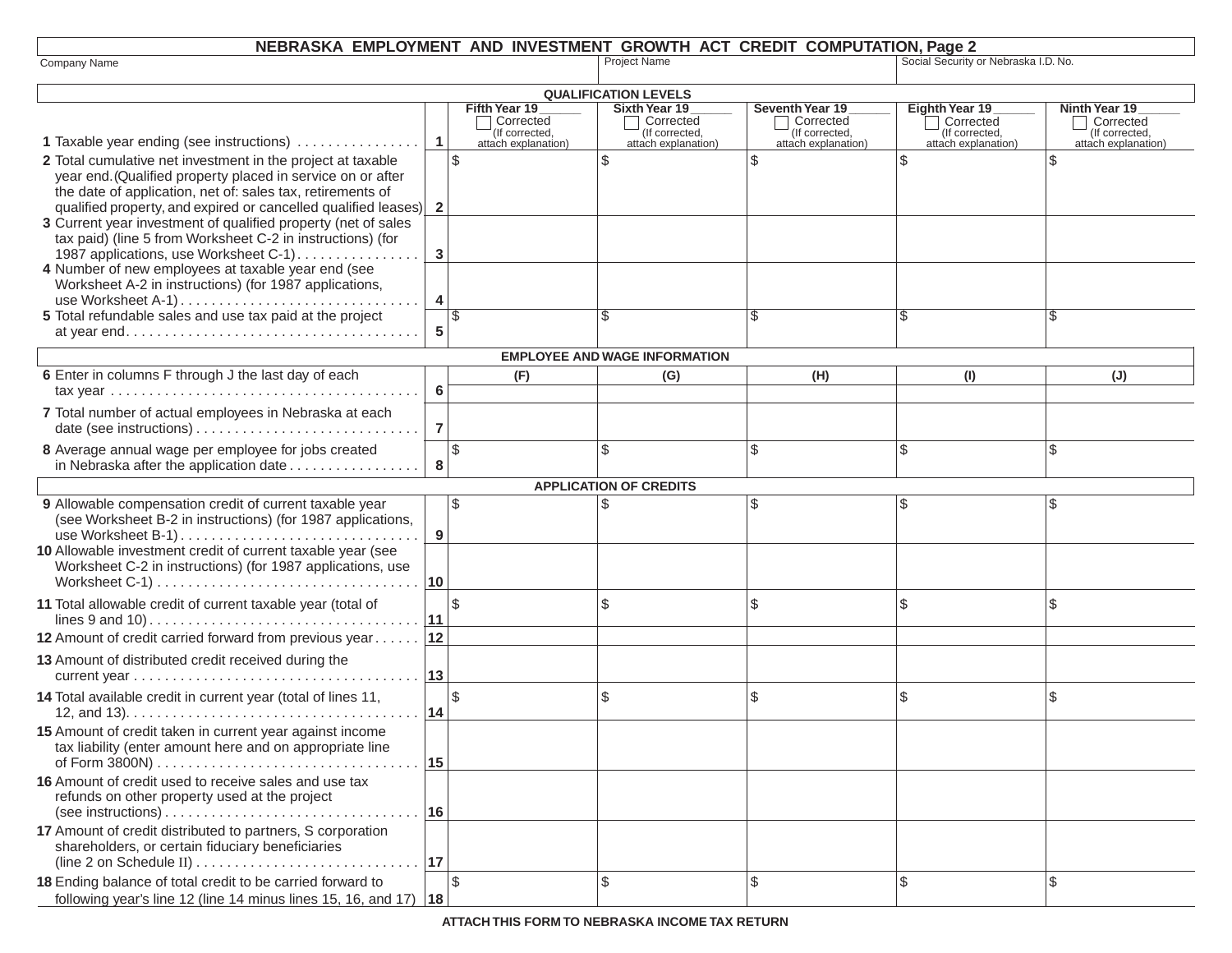

## **NEBRASKA SCHEDULE I — Estimated Sales or Use Tax Refunds**

**• Required for any project with application filed after April 30, 1996**

**• Attach to Form 775N**



|  | Required for any project with application filed after April 30, 1996 |  |
|--|----------------------------------------------------------------------|--|
|  |                                                                      |  |

| Name as Shown on Form 775N                                    |                                                          | <b>Project Name</b>                    | Nebraska Identification Number |
|---------------------------------------------------------------|----------------------------------------------------------|----------------------------------------|--------------------------------|
|                                                               |                                                          |                                        |                                |
| $\boldsymbol{\mathsf{A}}$<br>Tax Year in Which Refund is Made | B – Adjusted<br>✓ If Different Than<br>Last Filed Amount | $\overline{c}$<br><b>Direct Refund</b> | D<br><b>Credit Refunds</b>     |
| 1 Application Year                                            |                                                          |                                        |                                |
| $\overline{\mathbf{2}}$                                       |                                                          | \$                                     | \$                             |
| $\mathbf 3$                                                   |                                                          |                                        |                                |
| $\overline{\mathbf{4}}$                                       |                                                          |                                        |                                |
| ${\bf 5}$                                                     |                                                          |                                        |                                |
| $\bf 6$                                                       |                                                          |                                        |                                |
| $\overline{7}$                                                |                                                          |                                        |                                |
| $\boldsymbol{8}$                                              |                                                          |                                        |                                |
| $\overline{9}$                                                |                                                          |                                        |                                |
| 10                                                            |                                                          |                                        |                                |
| 11                                                            |                                                          |                                        |                                |
| 12                                                            |                                                          |                                        |                                |
| 13                                                            |                                                          |                                        |                                |
| 14                                                            |                                                          |                                        |                                |
| 15                                                            |                                                          |                                        |                                |
| 16                                                            |                                                          |                                        |                                |
| 17                                                            |                                                          |                                        |                                |
| 18                                                            |                                                          |                                        |                                |
| 19                                                            |                                                          |                                        |                                |
| 20                                                            |                                                          |                                        |                                |
| 21                                                            |                                                          |                                        |                                |
| 22 Total Estimated Refunds<br>(lines 1 through 21)            |                                                          | \$                                     | \$                             |

### **INSTRUCTIONS**

**WHO MUST FILE.** Any applicant who applied after April 30, 1996, under the Employment and Investment Growth Act must file the Nebraska Schedule I - Estimated Sales and Use Tax Refunds each year.

### **DEFINITIONS.**

**Entitlement period.** The year during which the required increases in employment and investment were met or exceeded, and the next six years.

**Carryover period.** The next eight years after the end of the entitlement period.

**Qualified property.** Any type of property of a type subject to depreciation, amortization, or other recovery under the Internal Revenue Code of 1986, or components of such property, that will be located and used at the project. Qualified property does not include (a) aircraft, barges, motor vehicles, railroad rolling stock, watercraft, or computer software (Revenue Ruling 29- 87-11), or (b) property that is rented by the taxpayer qualifying under the Employment and Investment Growth Act to another person.

**Year.** The taxable year of the taxpayer.

**COLUMN C - DIRECT REFUNDS.** Direct refunds are refunds of Nebraska sales and use taxes on purchases of qualified property for use at the project, or on aircraft for use in connection with the project. All purchases of qualified property or aircraft after the date of application through the end of the entitlement period are eligible for refund. The direct refunds cannot be claimed or paid until the year after the required levels of employment and investment are met. In subsequent years, quarterly refund claims may be filed.

**COLUMN D - CREDIT REFUNDS.** Credit refunds are refunds of Nebraska sales and use taxes using credits earned at the project. Credit refunds are for purchases for use at the project that are not eligible for direct refunds. Credit refunds are for purchases made after the year the required levels were met, through the end of the carryover period. Credit refunds for purchases during a year cannot exceed the credit balance at the beginning of the year.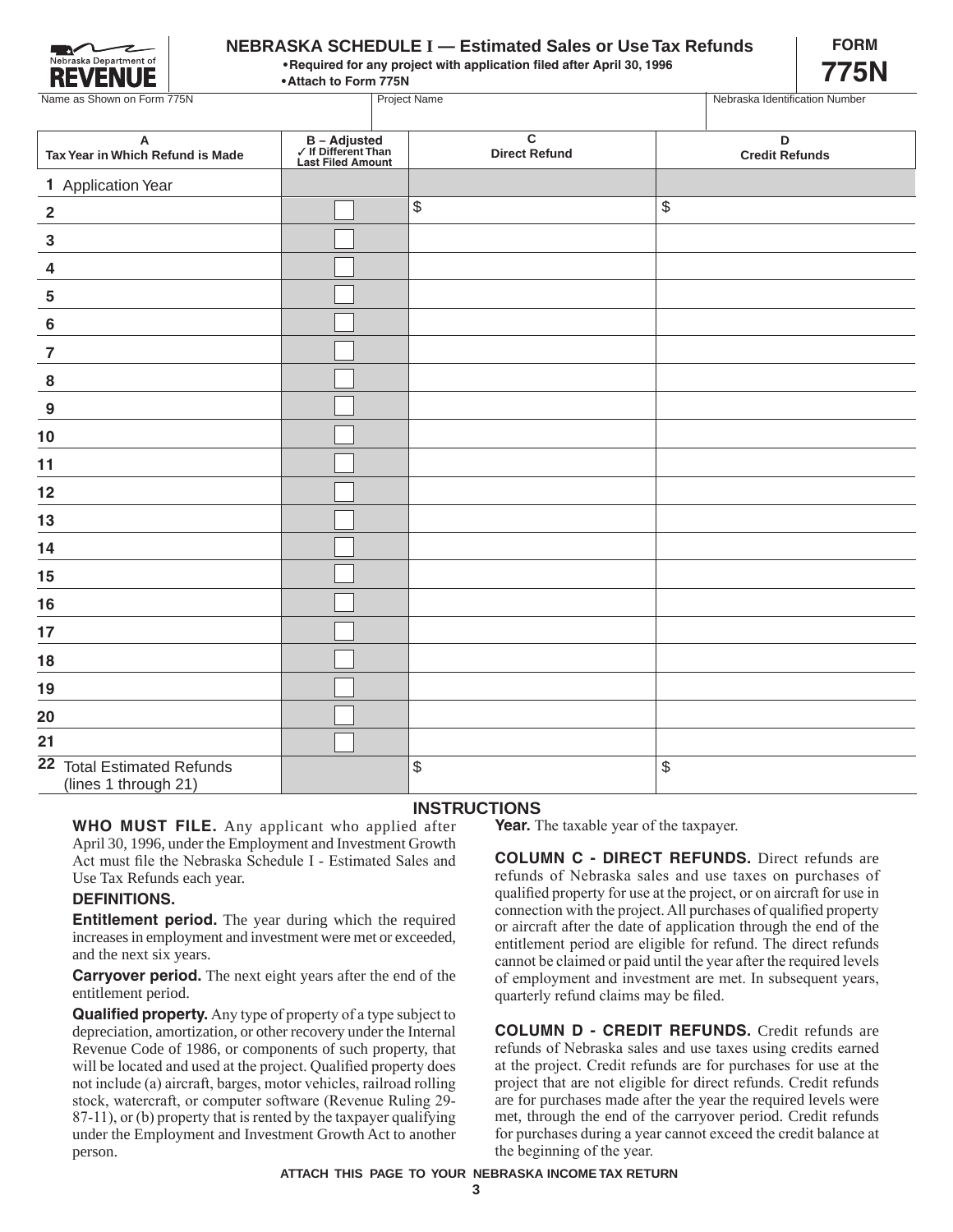| Nebraska Department of |
|------------------------|
| E                      |

# **NEBRASKA SCHEDULE II — Distribution of Employment and Investment Growth Act Credit**

**FORM 775N**

Name as Shown on Form 775N Project Name Nebraska Identification Number

**For Partnerships, S Corporations, and Certain Fiduciaries Only**

**1** Enter in the space provided each partner's, shareholder's, or beneficiary's name, social security number or Nebraska identification number, share of income or ownership, and distributed share of the credit reported on line 17, Form 775N (or attach a schedule providing the above information). In the last column indicate whether each partner, shareholder, or beneficiary is subject to income or franchise tax and sales tax.

| Name of Partner,             | <b>Social Security or</b> | Share of            |                         | Subject to Income |               |  |
|------------------------------|---------------------------|---------------------|-------------------------|-------------------|---------------|--|
| Shareholder, or Beneficiary* | Nebraska I.D. No.         | Income or Ownership | <b>Amount of Credit</b> |                   | and Sales Tax |  |
|                              |                           |                     |                         | Yes               | No            |  |
|                              |                           |                     |                         |                   |               |  |
|                              |                           |                     |                         |                   |               |  |
|                              |                           |                     |                         |                   |               |  |
|                              |                           |                     |                         |                   |               |  |
|                              |                           |                     |                         |                   |               |  |
|                              |                           |                     |                         |                   |               |  |
|                              |                           |                     |                         |                   |               |  |
|                              |                           |                     |                         |                   |               |  |
|                              |                           |                     |                         |                   |               |  |
|                              |                           |                     |                         |                   |               |  |
|                              |                           |                     |                         |                   |               |  |
|                              |                           |                     |                         |                   |               |  |
|                              |                           |                     |                         |                   |               |  |
|                              |                           |                     |                         |                   |               |  |
|                              |                           |                     |                         |                   |               |  |
|                              |                           |                     |                         |                   |               |  |
|                              |                           |                     |                         |                   |               |  |
|                              |                           |                     |                         |                   |               |  |
|                              |                           |                     |                         |                   |               |  |
|                              |                           |                     |                         |                   |               |  |
|                              |                           |                     |                         |                   |               |  |
|                              |                           |                     |                         |                   |               |  |
|                              |                           |                     |                         |                   |               |  |
|                              |                           |                     |                         |                   |               |  |
|                              |                           |                     |                         |                   |               |  |
|                              |                           |                     |                         |                   |               |  |
|                              |                           |                     |                         |                   |               |  |
|                              |                           |                     |                         |                   |               |  |
|                              |                           |                     |                         |                   |               |  |
|                              |                           |                     |                         |                   |               |  |
|                              |                           |                     |                         |                   |               |  |
|                              |                           |                     |                         |                   |               |  |
|                              |                           |                     |                         |                   |               |  |
|                              |                           |                     |                         |                   |               |  |
|                              |                           |                     |                         |                   |               |  |
|                              |                           |                     |                         |                   |               |  |
|                              |                           |                     |                         |                   |               |  |
|                              |                           |                     |                         |                   |               |  |
|                              |                           |                     |                         |                   |               |  |
|                              |                           |                     |                         |                   |               |  |
|                              |                           |                     |                         |                   |               |  |

\* NOTE: Each partner, S corporation shareholder, and beneficiary should be notified of the distributed share of the credit reported on line 17, Form 775N. Such notice will allow partners, S corporation shareholders, or beneficiaries to complete their Form 3800N, Part C.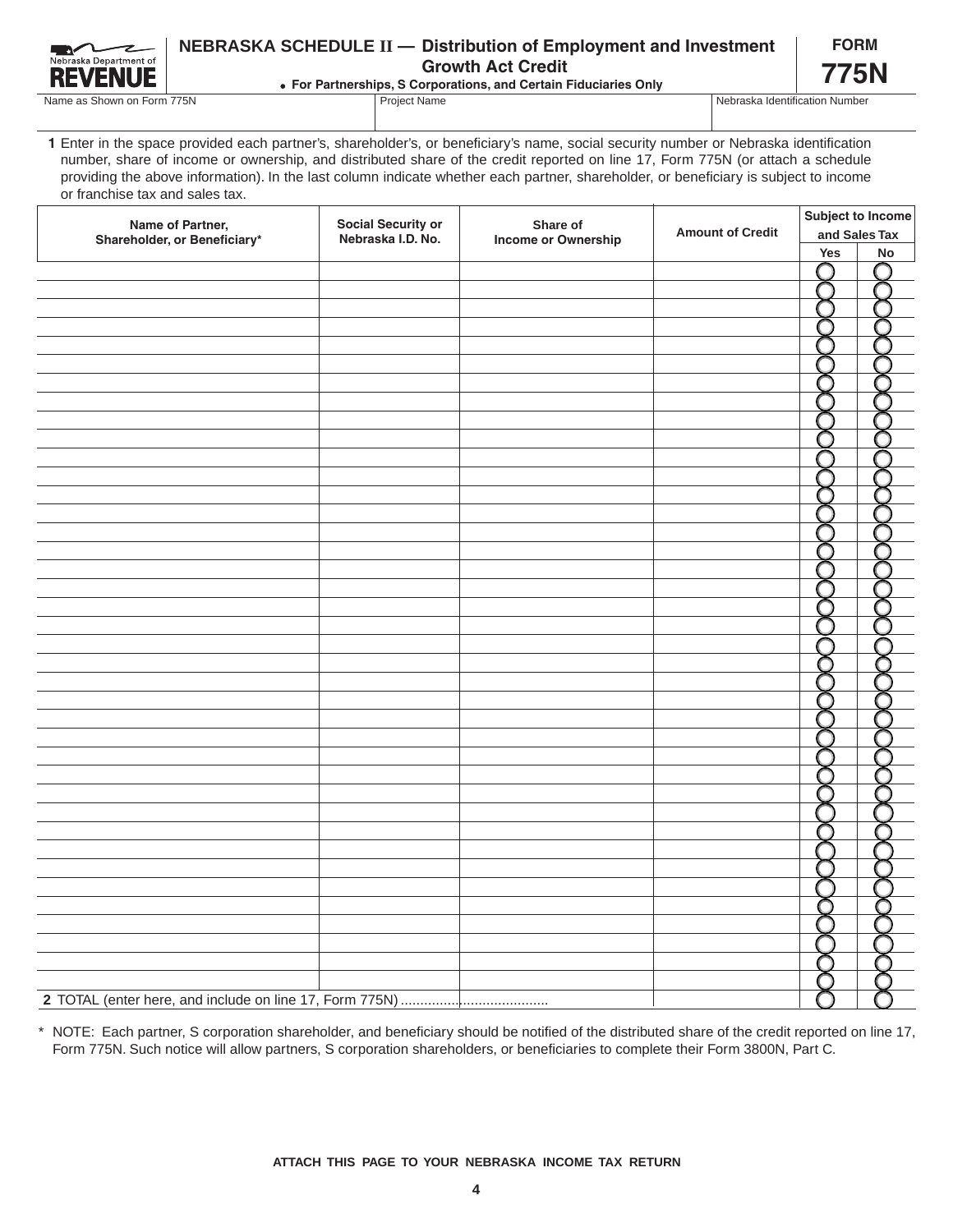

|             | Name as Shown on Form 775N | Project Name                                                                                                                                                                                                                   | Nebraska Identification Number |  | Date of Application |
|-------------|----------------------------|--------------------------------------------------------------------------------------------------------------------------------------------------------------------------------------------------------------------------------|--------------------------------|--|---------------------|
|             |                            |                                                                                                                                                                                                                                |                                |  |                     |
|             |                            |                                                                                                                                                                                                                                |                                |  |                     |
|             |                            | <b>SECTION 1:</b>                                                                                                                                                                                                              |                                |  |                     |
|             |                            | <b>Addition of New Location to Project</b>                                                                                                                                                                                     |                                |  |                     |
|             |                            |                                                                                                                                                                                                                                |                                |  |                     |
| 1           |                            |                                                                                                                                                                                                                                |                                |  |                     |
|             |                            |                                                                                                                                                                                                                                |                                |  |                     |
|             | в.                         | What is the new address? Notified the state of the state of the state of the state of the state of the state of the state of the state of the state of the state of the state of the state of the state of the state of the st |                                |  |                     |
|             |                            |                                                                                                                                                                                                                                |                                |  |                     |
| $2^{\circ}$ |                            |                                                                                                                                                                                                                                |                                |  |                     |
|             |                            |                                                                                                                                                                                                                                |                                |  |                     |
|             |                            |                                                                                                                                                                                                                                |                                |  |                     |
|             |                            |                                                                                                                                                                                                                                |                                |  |                     |

How?

|     | <b>SECTION 2:</b><br><b>Change in Ownership of Project</b>                                                                                                              |                 |
|-----|-------------------------------------------------------------------------------------------------------------------------------------------------------------------------|-----------------|
|     |                                                                                                                                                                         | $\bigcap$ NO    |
|     |                                                                                                                                                                         |                 |
| 5   | Is the applicant named in the Employment and Investment Growth Act agreement a corporation? $\bigcirc$ YES                                                              | $\bigcap$ NO    |
|     | If No, it is not necessary to complete the rest of this section.                                                                                                        |                 |
| 6   | Does Paragraph 1 of the Employment and Investment Growth Agreement include unitary group<br>members?                                                                    | $O$ NO          |
|     | If No, it is not necessary to complete the rest of this section.                                                                                                        |                 |
|     | <b>SECTION 3:</b><br>Addition of New Entity or Acquisition of Assets                                                                                                    |                 |
|     |                                                                                                                                                                         |                 |
|     |                                                                                                                                                                         | $\bigcap$ NO    |
|     |                                                                                                                                                                         |                 |
|     | Please complete questions 9B, 10 and 11 of this section and questions 5 and 6 of Section 2.                                                                             |                 |
| 8   | Is there a new corporation, joint venture, limited liability company, or partnership that is doing business                                                             | $\bigcap$ NO    |
|     |                                                                                                                                                                         |                 |
|     | Please complete questions 9 through 11 of this section and questions 5 and 6 of Section 2.                                                                              |                 |
| 9   |                                                                                                                                                                         | O <sub>NO</sub> |
|     |                                                                                                                                                                         |                 |
|     |                                                                                                                                                                         | () NO           |
|     | Describe the activity:                                                                                                                                                  |                 |
|     |                                                                                                                                                                         | $\bigcap$ NO    |
| 10  | Was the base year adjusted for the full-time equivalent employees which worked for the new entity for                                                                   | (C) NO          |
| 11. | Was the investment placed in service prior to the date of acquisition excluded from the investment                                                                      | $\bigcap$ NO    |
|     | NOTE: If the response to line 7 includes more than one entity, please attach a schedule which provides a response to questions<br>5 through 9 for each of the entities. |                 |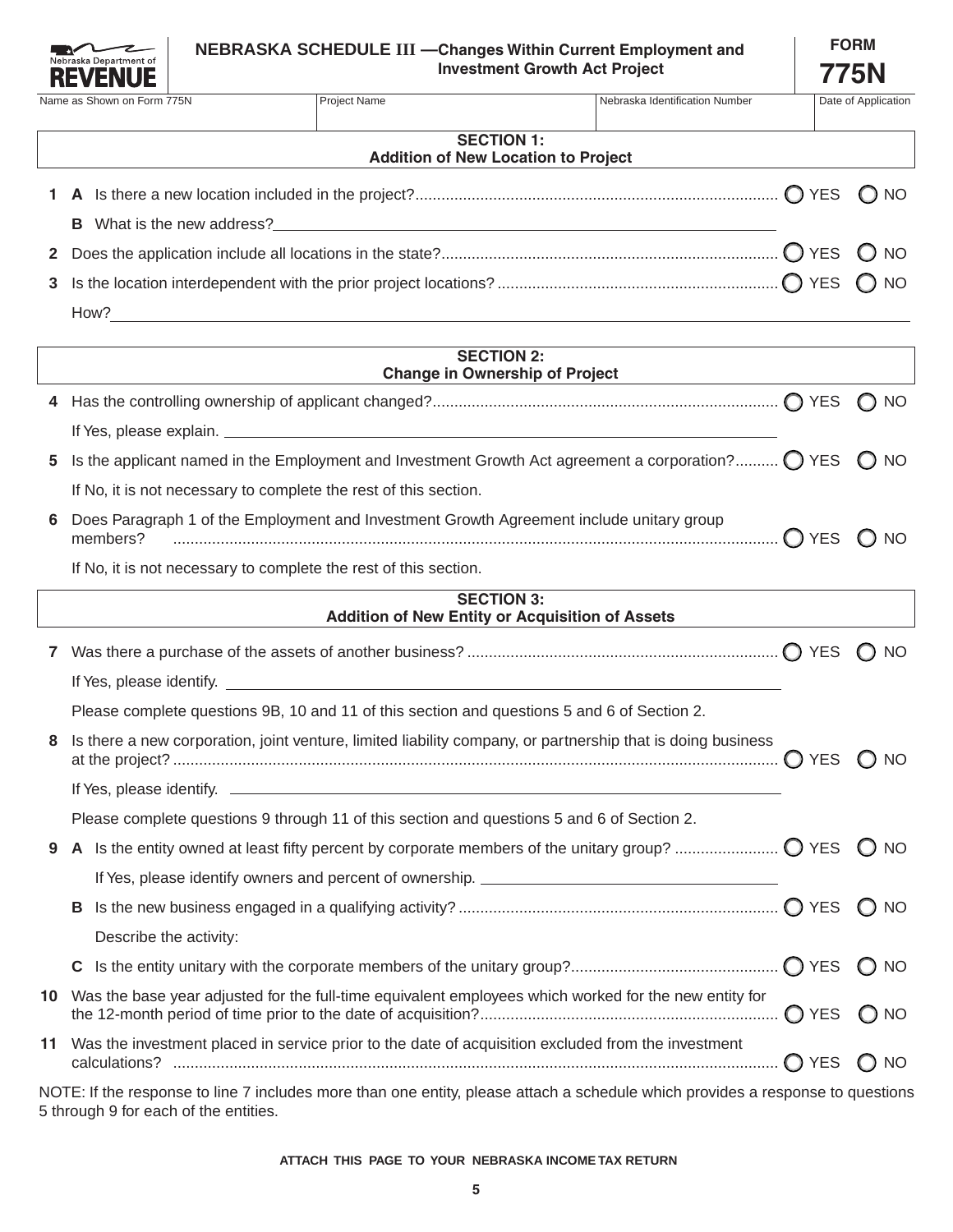### **INSTRUCTIONS**

**WHO MUST FILE.** Any taxpayer who has filed a project application for an agreement with the State Tax Commissioner must file a Nebraska Employment and Investment Growth Act Credit Computation, Form 775N, for each year from the filing of the application through the expiration of all incentives under the Act.

**WHEN AND WHERE TO FILE.** This computation must be filed as an attachment to the taxpayer's Nebraska income tax return. However, the taxpayer may elect to file the form reporting the initial attainment of the required levels immediately after the last day of the year the required levels were met.

**ROUND TO WHOLE DOLLARS.** Any amount from fifty cents through 99 cents is to be rounded to the next higher dollar; and any amount less than 50 cents is to be rounded to the next lower dollar. **The amounts on the computation form must be shown in whole dollars.**

#### **DEFINITIONS.**

- 1. **Base year.** The year immediately preceding the year during which the application was submitted by the taxpayer.
- 2. **Base-year employee.** Any individual who was employed in Nebraska and subject to the Nebraska income tax on compensation received from the taxpayer or its predecessors during the base year and who was employed at the project at some time since the end of the year preceding the base year.

For companies acquired by the taxpayer after the year of application, the base year for the acquired company shall be the twelve months preceding the year of acquisition. Make adjustment on line 4 of Worksheet A-1 or A-2, depending on the year of application.

- 3. **Compensation.** The wages and other payments subject to withholding for federal income tax purposes. Normally, moving expenses paid by the employer to the employee and 401K contributions made by an employee are not compensation.
- 4. **Entitlement period.** The year during which the required increases in employment and investment were first met or exceeded, and the next six years.
- 5. **Investment.** The value of qualified property incorporated into or used at the project. For qualified property owned by the taxpayer, the value is the original cost of the property.

For qualified property rented by the taxpayer, the average net annual rent is multiplied by the number of years of the lease for which the taxpayer is initially bound, not to exceed ten years for 1987 applications. For applications after January 1, 1988, the average net annual rent is multiplied by the number of years for which the taxpayer is initially bound, not to exceed ten years or the end of the third year after the entitlement period, whichever is earlier. The rental of land included in and incidental to the leasing of a building is included in the computation.

- 6. **Motor vehicle.** Any motor vehicle, trailer, or semitrailer as defined in section 60-301 and subject to licensing for operation on the highways.
- 7. **Nebraska employee.** An individual who is either a resident or partial-year resident of Nebraska.
- 8. **Number of new employees.** The excess of the average number of employees employed at the project during a year over the average number of base-year employees.

For 1987 applications, the average number of employees is determined by converting into equivalent employees of 40 hours per week the number of hours paid for the time periods including the first day of the year and the last day of each quarter of the year.

For applications filed after January 1, 1988, the annual average number of new employees is determined by converting into equivalent employees the total number of hours paid per year, divided by (40 multiplied by the number of weeks in the year).

- 9. **Qualifying business.** Any business engaged in the following activities:
	- a. The conducting of research, development, or testing for scientific, agricultural, animal husbandry, food product, or industrial purposes;
	- b. The performance of data processing, telecom-munication, insurance, or financial services;
	- c. The assembly, fabrication, manufacture, or processing of tangible personal property;
	- d. The storage, warehousing, distribution, or trans-portation of tangible personal property;
	- e. The sale of tangible personal property if more than 20 percent of the total sales are in any combination of the following:
		- (1) Sales for resale (wholesale sales),
		- (2) Sales of tangible personal property assembled, fabricated, manufactured, or processed by the seller, or
		- (3) Sales of tangible personal property used by the purchaser in any of the listed qualifying activities;
	- f. The administrative management of any activities, including headquarter facilities, relating to such activities; or
	- g. Any combination of the activities listed above.
- 10. **Qualified employee leasing company.** A qualified employee leasing company is a company that places **all**  employees of a client-lessee on its payroll and leases such employees to the client-lessee on an ongoing basis for a fee and, that also grants to the client-lessee input into hiring and firing decisions. A qualified employee leasing company does not include a temporary employment agency.
- 11. **Qualified property.** Any tangible property of a type subject to depreciation, amortization, or other recovery under the Internal Revenue Code of 1986, or components of such property, that will be located and used at the project. Qualified property does not include: (a) aircraft, barges, motor vehicles, railroad rolling stock, watercraft, or computer software (Revenue Ruling 29-87-11), or (b) property that is rented by the taxpayer qualifying under the Employment and Investment Growth Act to another person.
- 12. **Taxpayer.** Any person subject to sales and use tax, and either an income tax imposed by the Nebraska Revenue Act of 1967 or a franchise tax under Chapter 77, article 38, any corporation that is a member of the same unitary group which is subject to such taxes, and any partnership, S corporation, or joint venture when the partners, shareholders, or members are subject to such taxes.
- 13. **Year.** The taxable year of the taxpayer.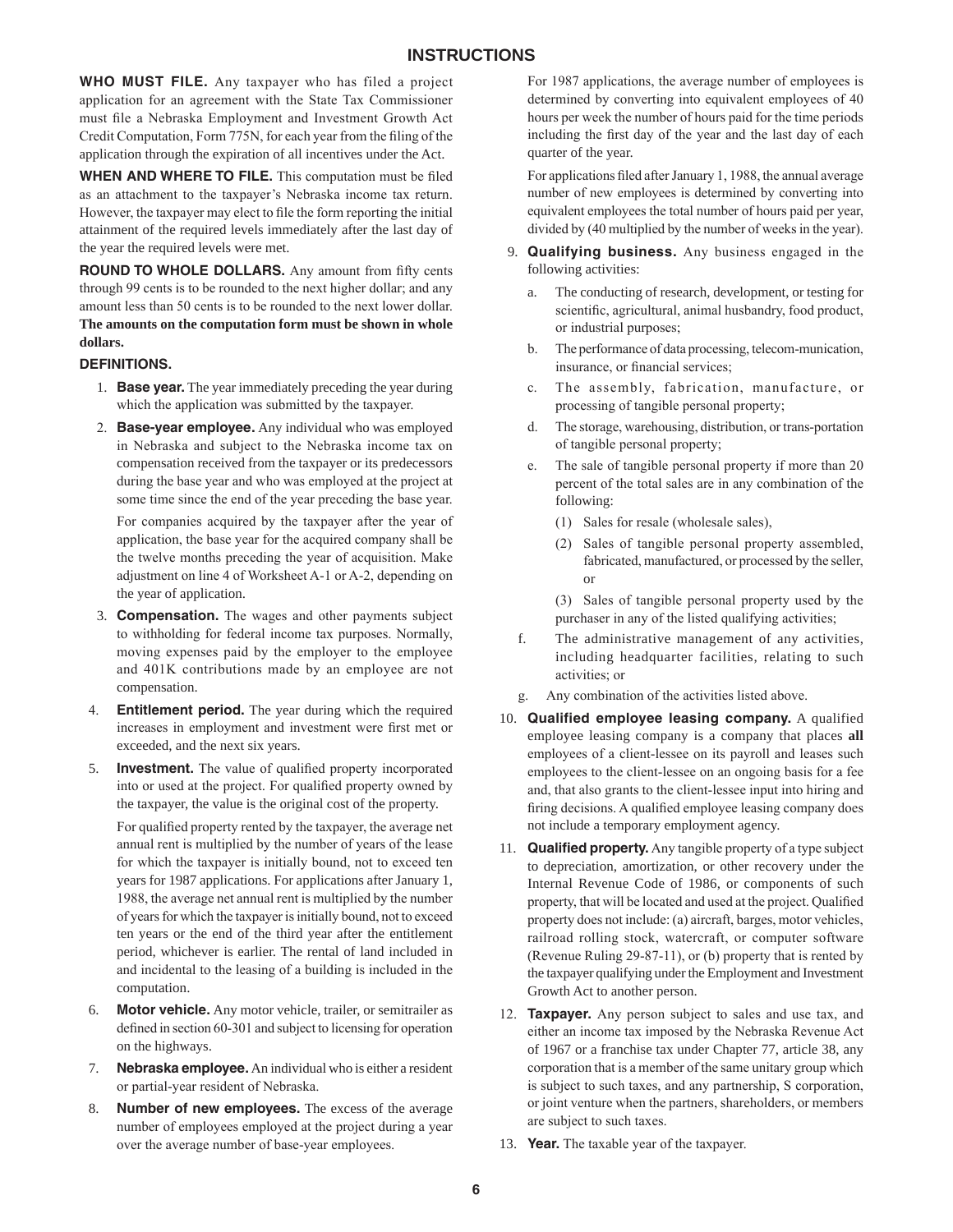# **SPECIFIC INSTRUCTIONS FOR APPLICATIONS FILED AFTER JANUARY 1, 1988**

**LINE 1.** If you have more than nine years to report, you may start your current report with the first year of your entitlement period or your carryover period by checking the appropriate box. If you find it necessary to correct previously reported years, check the corrected box for each year changed.

**LINE 4.** Use the following worksheet to calculate your line 4 entry:

| <b>WORKSHEET A-2-Full-time Equivalent Employees</b>                                                                                                                                                                                     |   |  |  |  |  |  |  |
|-----------------------------------------------------------------------------------------------------------------------------------------------------------------------------------------------------------------------------------------|---|--|--|--|--|--|--|
| <b>Current Year at Project</b>                                                                                                                                                                                                          |   |  |  |  |  |  |  |
| 1 Total number of employee hours paid per year (full-time, part-time, overtime, holiday, etc. hours paid during current year)                                                                                                           |   |  |  |  |  |  |  |
| 2. Number of full-time equivalent employees per year [divide line 1 amount by (40 times the number of weeks paid in year)]. [2                                                                                                          |   |  |  |  |  |  |  |
| <b>Base Year at Project</b>                                                                                                                                                                                                             |   |  |  |  |  |  |  |
| 3 Total number of employee hours paid per year (full-time, part-time, overtime, holiday, etc. hours paid during base year)                                                                                                              | 3 |  |  |  |  |  |  |
| 4 Increase of base-year employees in hours (as a result of employees who worked in Nebraska in the base year being<br>transferred to and employed at the project or the acquisition by the taxpayer of a company eligible for inclusion |   |  |  |  |  |  |  |
| 5 Total number of employee hours paid per year after adjustment, if any, during base year (line 3 plus line 4)                                                                                                                          |   |  |  |  |  |  |  |
| 6 Number of full-time equivalent employees per year [divide line 5 amount by (40 times the number of weeks paid in year)                                                                                                                | 6 |  |  |  |  |  |  |
| 7 Number of new employees at taxable year end (line 2 minus line 6). Enter amount here and on line 4, Form 775N   7                                                                                                                     |   |  |  |  |  |  |  |

**LINE 5.** Enter the total of sales and use taxes paid on the project at year end. This is the cumulative balance of the sales and use taxes paid at the project.

**LINE 7.** Enter the total number of employees employed in Nebraska at each date. Use the number of actual people employed, not full-time equivalent employees. Include all employees in Nebraska, not just those employed at the project.

**LINE 8.** Enter the estimated annual wage per new employee for jobs created in Nebraska after the application date.

**NOTE: A taxpayer must have signed an agreement and met the required levels of employment and investment for the project in order to claim a compensation credit on line 9 and an investment credit on line 10. The taxpayer must meet both threshold levels of investing in qualified property of at least \$3 million and the hiring of at least 30 new employees by the close of the current taxable year in order to claim either compensation credit or investment credit for the current taxable year's Form 775N.**

**LINE 9.** Use the following worksheet to calculate your line 9 entry:

| <b>WORKSHEET B-2-Compensation Credits</b>                                                                                                                                                                                                                                                         |
|---------------------------------------------------------------------------------------------------------------------------------------------------------------------------------------------------------------------------------------------------------------------------------------------------|
| 1 Total taxable compensation paid to all employees employed<br>at the project for the current year\$                                                                                                                                                                                              |
| 2 Total full-time equivalent employees for the current<br>year (line 2 of Worksheet A-2) $\ldots \ldots \ldots \ldots \ldots \ldots$ \$                                                                                                                                                           |
| 3 Average compensation for current year<br>(line 1 divided by line 2) $\dots \dots \dots \dots \dots \dots \dots \dots \$                                                                                                                                                                         |
| 4 Total full-time equivalent employees for base year<br>(line 6 of Worksheet A-2) $\dots \dots \dots \dots \dots \dots \dots \dots$                                                                                                                                                               |
| 5 Taxable compensation paid in current year to non-resident<br>employees hired after the base year \$<br>6 Total eligible current year compensation paid<br>7 Average compensation paid to base-year employees<br>(line 3 multiplied by line 4) $\dots \dots \dots \dots \dots \dots \dots \dots$ |
| 8 Excess compensation paid during the year (line 6                                                                                                                                                                                                                                                |
| <b>9</b> Compensation credit for the current year (multiply<br>line 8 amount by .05, and enter on line 9, Form $775N$ \$                                                                                                                                                                          |

**LINE 10.** Use the following worksheet to calculate your line 10 entry:

| <b>WORKSHEET C-2-Investment Credit</b>                                                                                                                                                                                                                                                                                                                 |
|--------------------------------------------------------------------------------------------------------------------------------------------------------------------------------------------------------------------------------------------------------------------------------------------------------------------------------------------------------|
| 1 Total cost of qualified property incorporated into<br>or used at the project (see definition of "qualified"                                                                                                                                                                                                                                          |
| 2 Total average net annual lease/rent expense for<br>qualified property leased/rented by the taxpayer for<br>use at the project (multiply average net annual rent<br>by the number of years of the lease for which<br>taxpayer was originally bound, not to exceed ten<br>years, or 3 years past end of entitlement period,<br>whichever is earlier)\$ |
| 3 Total value of qualified property incorporated<br>into or used at the project (total of lines 1 and 2) $\frac{1}{2}$                                                                                                                                                                                                                                 |
| 4 A Less the amount of refundable Nebraska state<br>and local option sales or use taxes included<br>in the line 3 amount $\dots \dots \dots \dots \dots \dots \dots \dots$                                                                                                                                                                             |
| <b>B</b> Less the unpaid portion of canceled leases previously<br>claimed as investment \$                                                                                                                                                                                                                                                             |
| 5 Investment amount of qualified property (line 3 minus<br>the total of lines 4A and 4B) (Enter amount here and on<br>line 3 of Form 775N) $\ldots$ \$                                                                                                                                                                                                 |
| 6 Investment credit of current year (multiply line 5 by .10,<br>and enter this amount on line 10 of Form $775N$ ) \$                                                                                                                                                                                                                                   |

**LINE 13.** Enter the amount of distributed credit received during the year. For example, a C corporation subsidiary could receive credits from its unitary S corporation parent.

**LINE 16.** Enter the amount of credit used to obtain refunds of sales and use taxes paid by the taxpayer on non-qualified property purchased and used at the project after the end of the taxable year in which the taxpayer met both thresholds of investing \$3 million and hiring 30 new employees.

**LINE 17.** From line 2, Schedule , enter the amount of credit distributed to partners, S corporation shareholders, or certain fiduciary beneficiaries. Any credit distributed by a partnership, S corporation, or estate or trust must be distributed to the partners, shareholders, or beneficiaries in the same manner as income is distributed for use against their income tax liabilities.